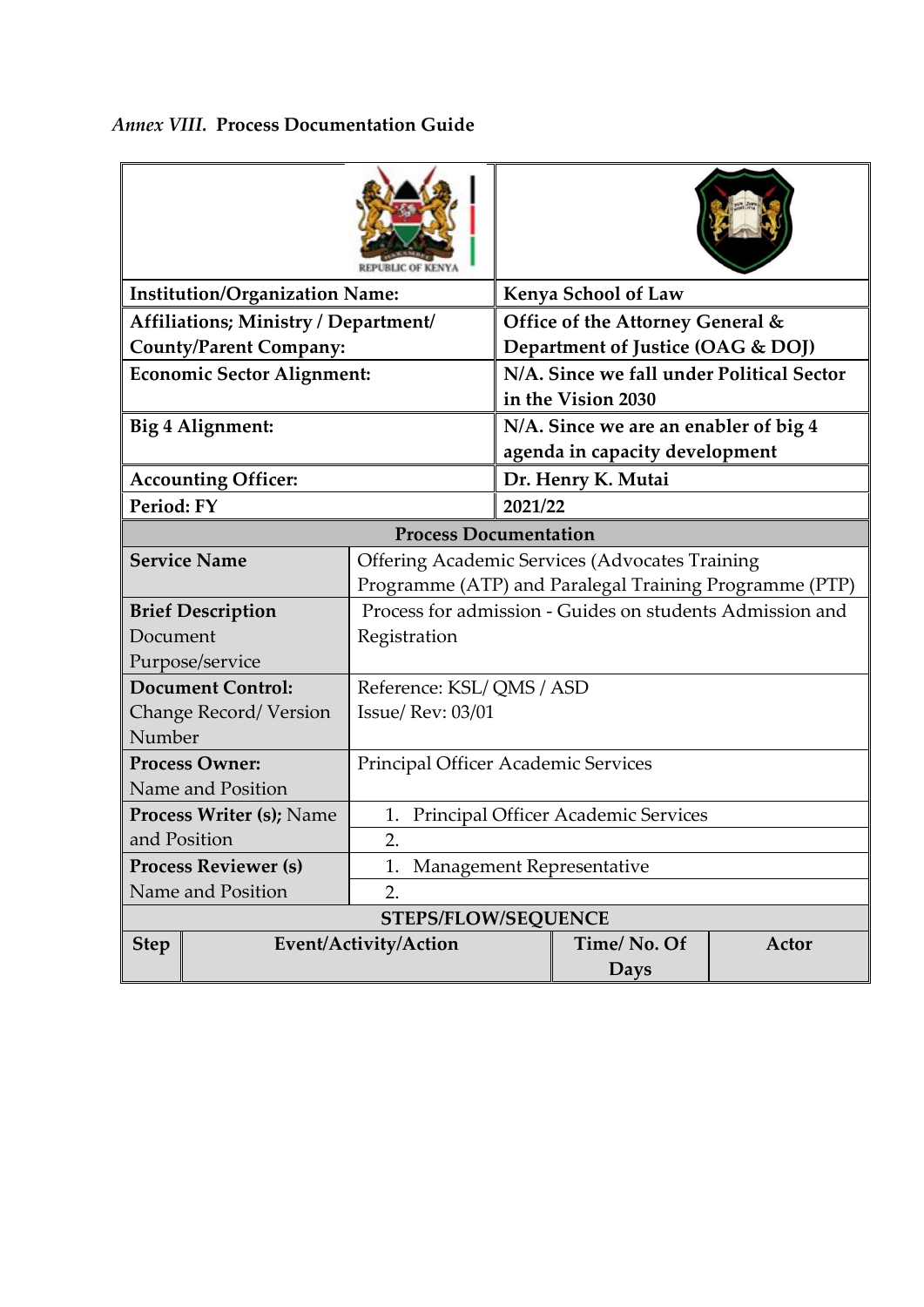| 1.                          | Advertisement notice is prepared and               | 3   |                                       | Principial Officer |                   |                   |                   |  |  |  |  |
|-----------------------------|----------------------------------------------------|-----|---------------------------------------|--------------------|-------------------|-------------------|-------------------|--|--|--|--|
|                             | forwarded for Directors approval for               |     |                                       | Academic           |                   |                   |                   |  |  |  |  |
|                             | placement in the Media and School                  |     |                                       |                    | Services,         |                   |                   |  |  |  |  |
|                             | website.                                           |     |                                       | Director,          |                   |                   |                   |  |  |  |  |
|                             | The advertisement stipulates the                   |     |                                       |                    |                   | Principal Supply  |                   |  |  |  |  |
|                             | following.                                         |     |                                       |                    |                   | Chain Officer,    |                   |  |  |  |  |
|                             | a. the training program                            |     |                                       |                    | Senior ICT        |                   |                   |  |  |  |  |
|                             | b. the date and time for the program               |     |                                       |                    | Officer,          |                   |                   |  |  |  |  |
|                             | c. methods or mode of making application           |     |                                       |                    |                   |                   |                   |  |  |  |  |
| 2.                          | Processing of application                          | 14  |                                       |                    | Principal Officer |                   |                   |  |  |  |  |
|                             |                                                    |     |                                       |                    |                   | Academic          |                   |  |  |  |  |
|                             |                                                    |     |                                       |                    |                   | Services,         |                   |  |  |  |  |
| 3.                          | ERP generated Admission / Rejection letter         |     |                                       | 21                 |                   | Principal Officer |                   |  |  |  |  |
|                             |                                                    |     |                                       |                    |                   | Academic          |                   |  |  |  |  |
|                             |                                                    |     |                                       |                    |                   | Services,         |                   |  |  |  |  |
|                             |                                                    |     |                                       |                    |                   | Director          |                   |  |  |  |  |
| 4.                          | <b>Student registration Process - Verification</b> |     |                                       | 14                 |                   |                   | Principal Officer |  |  |  |  |
|                             | of Documents                                       |     |                                       |                    |                   | Academic          |                   |  |  |  |  |
|                             |                                                    |     |                                       | Services,          |                   |                   |                   |  |  |  |  |
| (Add rows where necessary)  |                                                    |     |                                       |                    |                   |                   |                   |  |  |  |  |
|                             |                                                    |     | <b>EXCEPTIONS TO THE NORMAL FLOWS</b> |                    |                   |                   |                   |  |  |  |  |
| <b>Title</b>                |                                                    | No. | Description                           |                    | Time              |                   | Actor             |  |  |  |  |
| Trigger 1: Extension of     |                                                    | 1.  | Low turn out of applicants            |                    |                   | Fill in           | Principial        |  |  |  |  |
| application Period          |                                                    |     | failing to achieve the set            |                    |                   | the time          | Officer           |  |  |  |  |
|                             |                                                    |     | target                                |                    |                   | line for          | Academic          |  |  |  |  |
|                             |                                                    |     |                                       |                    |                   | extensio          | Services,         |  |  |  |  |
|                             |                                                    |     |                                       |                    | n                 |                   | Director,         |  |  |  |  |
|                             |                                                    |     |                                       |                    |                   |                   | Senior            |  |  |  |  |
|                             |                                                    |     |                                       |                    |                   |                   | ICT               |  |  |  |  |
|                             |                                                    |     |                                       |                    |                   |                   | Officer,          |  |  |  |  |
|                             |                                                    | 2.  |                                       |                    |                   |                   |                   |  |  |  |  |
| (if any other, add rows)    |                                                    |     |                                       |                    |                   |                   |                   |  |  |  |  |
| <b>Process Maps/Visuals</b> |                                                    |     |                                       |                    |                   |                   |                   |  |  |  |  |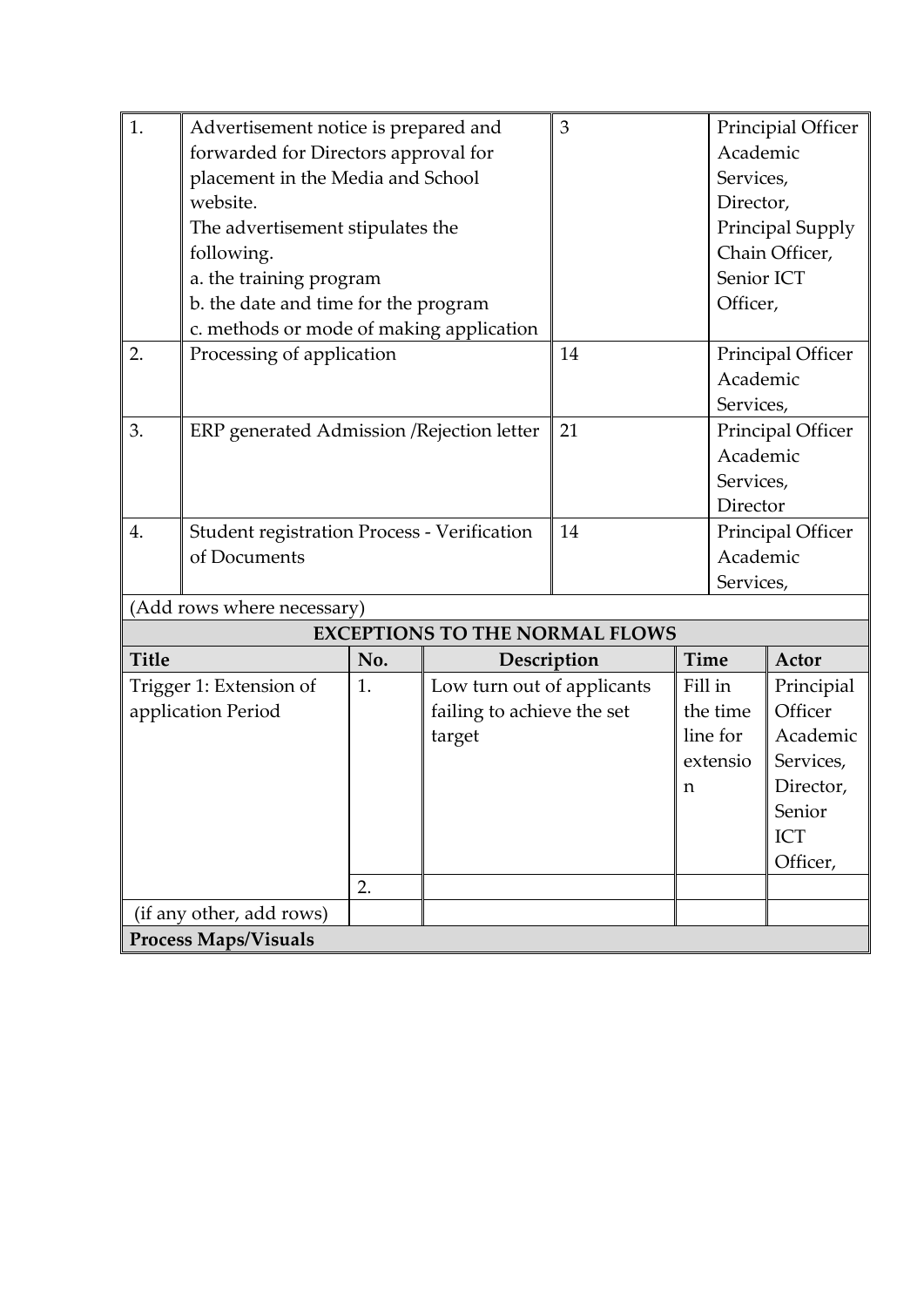